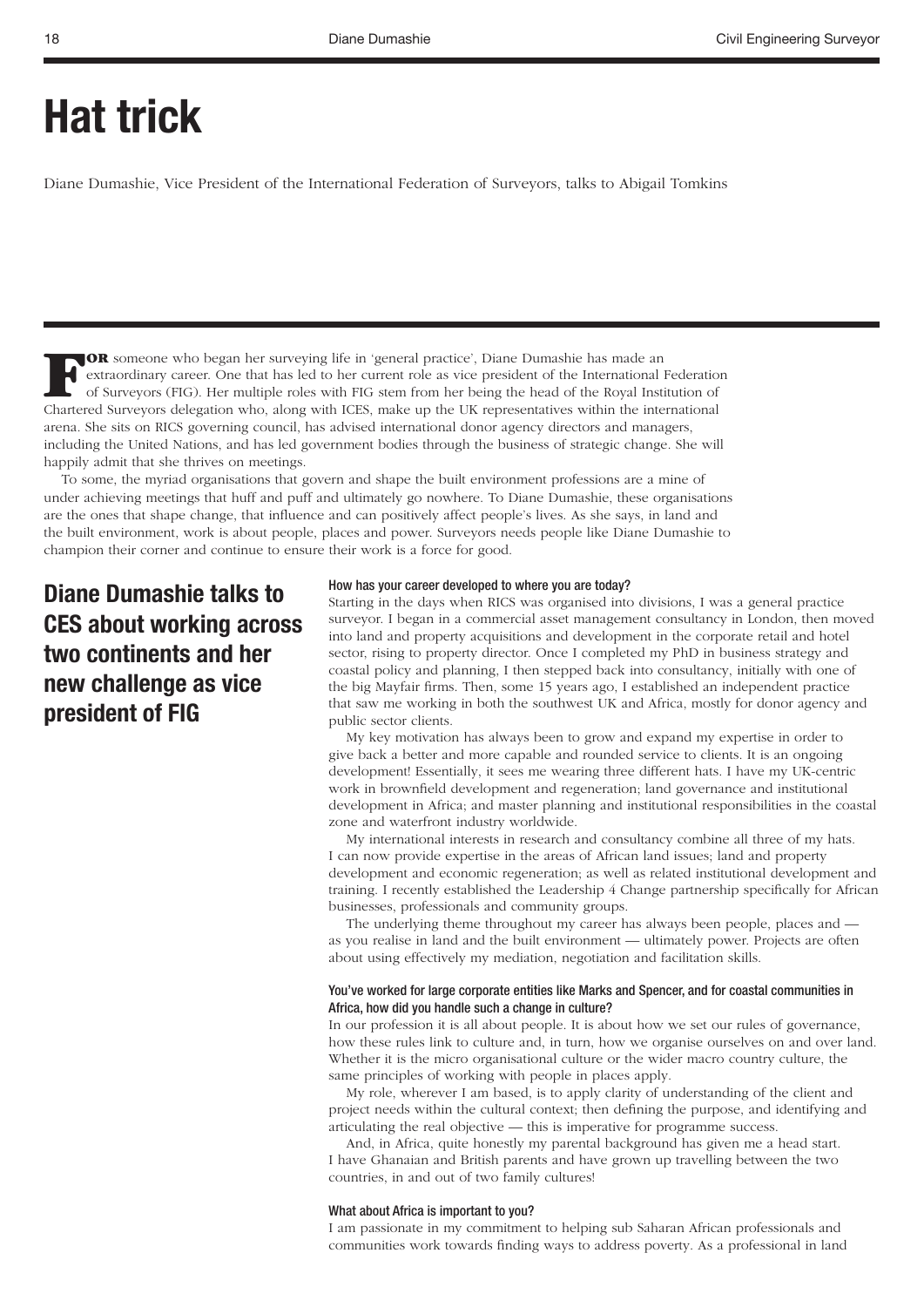economics, there are numerous ways to make a difference. This includes gender equal approaches in land and property to ensure equity in title, policy and implementation; or investigating the impact of using traditional building materials and methods for house construction; or in policy pin-pointing how to unlock the supply of land for houses targeted at middle income communities. Indeed, all my senior responsibilities within FIG have had Africa at the core.

### How has your involvement with FIG developed?

I've recently been elected as vice president of FIG for a four-year term, but my experience with the organisation goes back a long way. I started by (unusually) serving two terms as the elected chair for commission 8 (spatial planning and development), followed by a further four years as chair of an international task force focusing on Africa. This meant providing leadership through a combination of applied land economics and debating approaches such as futures scenarios.

# What do you hope to achieve in your role as FIG vice president?

I very much want my professional experience to benefit the membership — essentially this means clarity in purpose, and I hope I can contribute to FIG outputs being results orientated.

Specifically, my VP role is responsible for leading the 10 FIG commission chairs. I hope to achieve this by supporting the commission work plans, liaising with each chair and, ultimately, chairing the advisory council to facilitate sharing and building upon their collective experiences.

I am also responsible for exploring (and hopefully leading) a new network that has spun out of the success of the Africa Task Force. The Regional Capacity Network for Africa is to be taken to the FIG general assembly for endorsement at our next working week in Sofia this May.

#### How important is FIG as an organisation?

Essentially, the role of FIG is to harness professional, institutional, and global development, as well as networking and providing a platform to share good practice through the range of technical commissions, networks and task forces.

Over the decades, FIG has placed itself and proved itself as a productive members' organisation and is regularly called upon by international organisations to partner in activities.

# You chaired the FIG Africa Task Force for five years, did you achieve everything you hoped to? Will it have a lasting legacy?

The proof of this pudding is our achievements. Over 12 African countries actively participated in the four-year term of the task force. We held three annual workshops across the continent and had over 160 attendees in the capacity programme. Most importantly, it was a knowledge exchange platform, as well as networking African land professionals across the continent.

Another success was that we were able to link senior surveyors to those at the start of their careers, because of the active participation of the FIG Young Surveyors network. I truly thank all those who participated, because the gains made were not achievable without them. FIG and its members certainly viewed it as a success and is proposing it as a template for other world regions to follow.

#### Have any particular moments stood out in your career?

Programme and project working is always exciting, especially within my three hats! But I have particularly enjoyed the fact that my experience has meant I have been invited to join a range of boards and panels. Alongside my positions at RICS and FIG, I am a member of the UN Habitat advisory group on gender issues, advising the UN executive director on securing gender equality in land tenure. Closer to home, I always enjoy the regional aspect of institutions and try to attend some RICS South West events.



I do like creating simplicity out of complexity... It is often those projects with a strong engineering discipline that present the greatest challenges.

## What has been the most challenging job you've worked on?

My working life has presented me with many challenges, but I do like creating simplicity out of complexity. This often applies to the projects I work on. Creating a clear path to deliver objectives is so rewarding. It is often those projects with a strong engineering discipline that present the greatest challenges.

I was working on a heavily industrialised site that required a strategic direction. Hiring specialist port economists and engineers enabled me to develop a master plan to create added value for the client landowner. The results unwrapped the potential to develop the port to handle liquefied natural gas, but this was not the entire picture... a detailed business case revealed that the commercial risk was too high. In hindsight, with today's scenario of an LNG market with high supply and low demand, it fortuitously proved to be the right decision not to go ahead.

#### You describe yourself as 'specialising in the logistics of change', what do you mean by this?

I'm aware that can come across as jargon! What I mean is change in the way people live and work and, consequently, the future demand for land and property. In our profession, getting this to translate into our members' realities is important.

I concur with business research from Professor Lynda Gratton that shows five trends that will affect the way we work; technology, globalisation, demography, big society and energy resources. Each of these broad headings in one form will shape the upcoming decades of all our working lives.